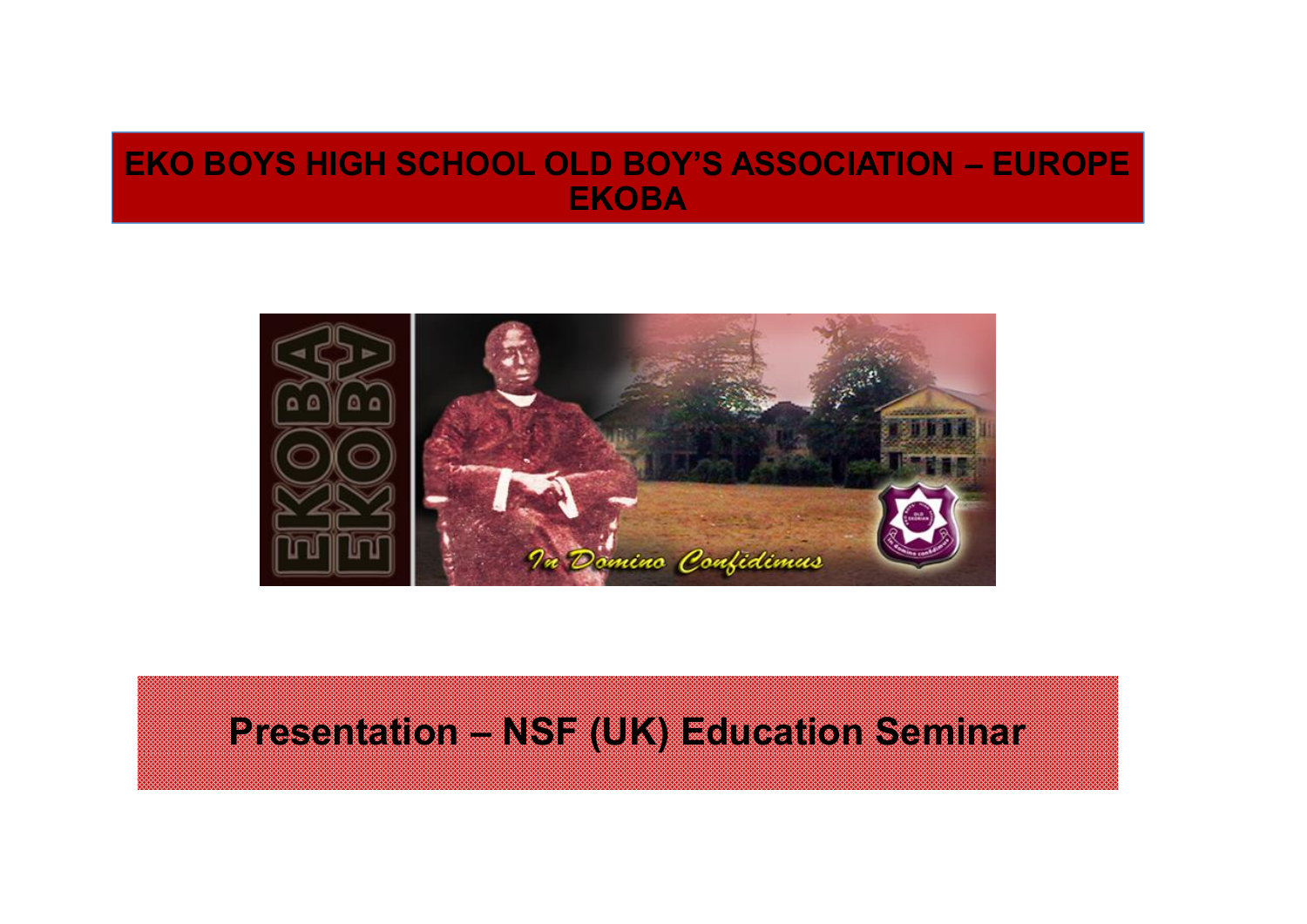

## **Governance and Leadership of Eko Boys High School**

The Lagos State Ministry of Education is the state government ministry charged with the responsibility to plan, devise and implement the state policies on Education.

#### **EDUCATION ADMINISTRATION**

- $\triangleright$  For effective administration of education policies in Lagos State, there is the Ministry of Education that is supported by the Office of the Special Adviser, an Honorable Commissioner and Special Adviser respectively as the head, with the support of the Permanent Secretary.
- ÿ Lagos State also championed the creation of Education General/Permanent Secretaries in all our 6 Districts to monitor and administer the day to day running of schools under their districts from Primary to Senior Secondary levels.
- $\triangleright$  The following Departments and Units are saddled with various responsibilities, Finance and Administration, Planning, Research and Statistics, Science and Technology, Curriculum Services, Examination Board, Private Education and Special Programmes, Basic Education Services, lingual Centre, Projects, Public Affairs, ICT and Procurement Units.

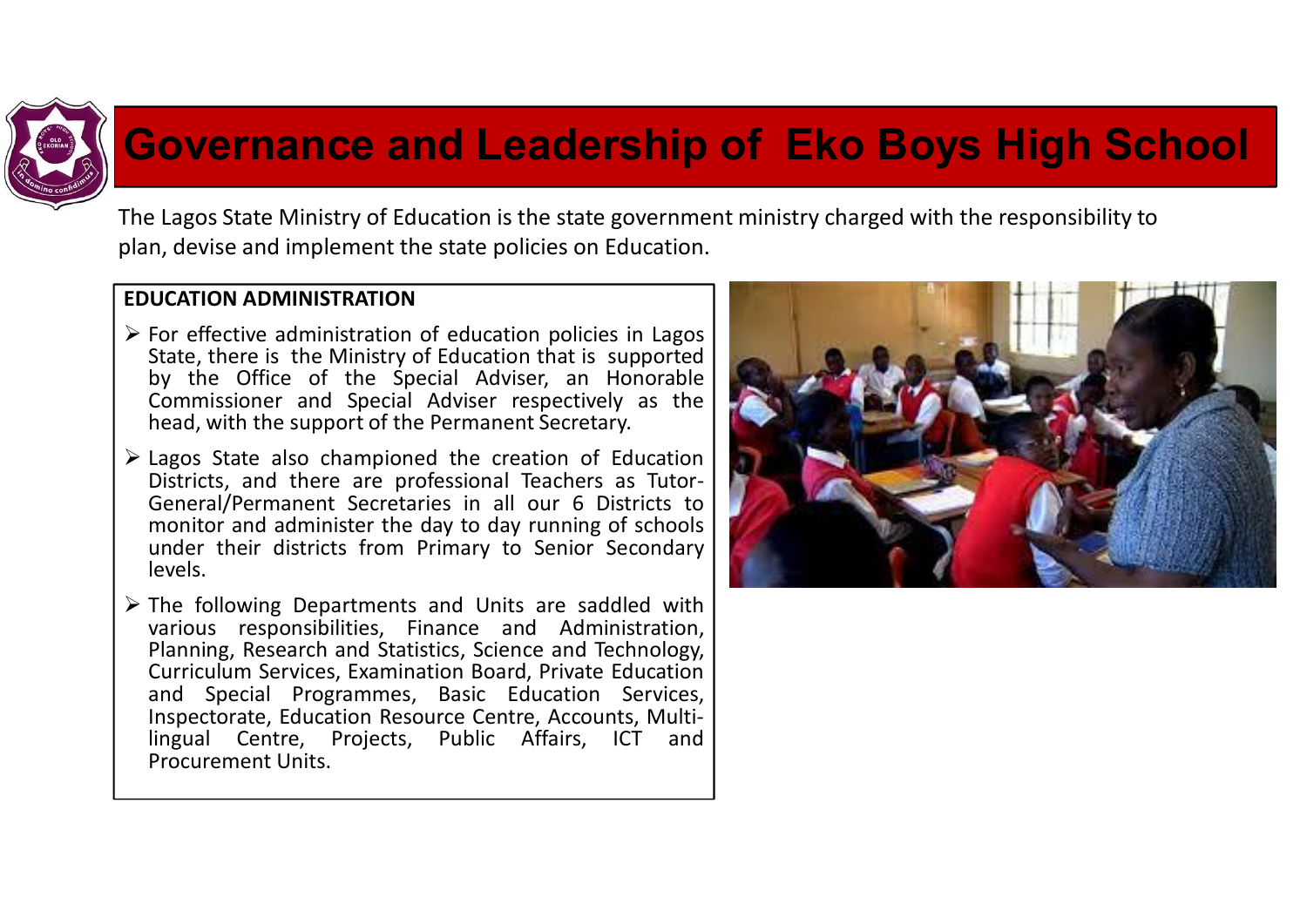

# **Governance and Leadership of Eko Boys High School**

#### **SENIOR SECONDARY EDUCATION**

 $\triangleright$  The Basic Education Services Department serves as the clearing house for all matters affecting the day to day running of the senior secondary schools and also coordinates the External Examinations such as WAEC and BECE. They have 319 Senior Secondary Schools in the state.

#### **LAGOS STATE EDUCATIONAL MANAGEMENT SYSTEMS (LASGEMS)**

 $\triangleright$  The management of information on students has brought management of school data to public domain. The system has data of all students in both public and private schools and can be accessed on-line. Each student is assigned a personal identification number and issued an ID card. The system has helped them in uploading the list of candidates and subjects for registration process for WAEC examinations.

**Source**; Lagos State – Ministry of Education Website

#### **Influence of Government policies on School**

- $\triangleright$  Regular meeting between school Principal and Ministry of Education officials
- $\triangleright$  National Old students association and other service clubs meet with school management and Ministry of education and Commissioner for Education, this led to the allocation of school site for a new school premises in Abijo, Lekki axis.
- $\triangleright$  Work with government and old boys on the development of the Abijo site
- $\triangleright$  Hold discussions with stakeholders regarding the future prospects of Mushin location